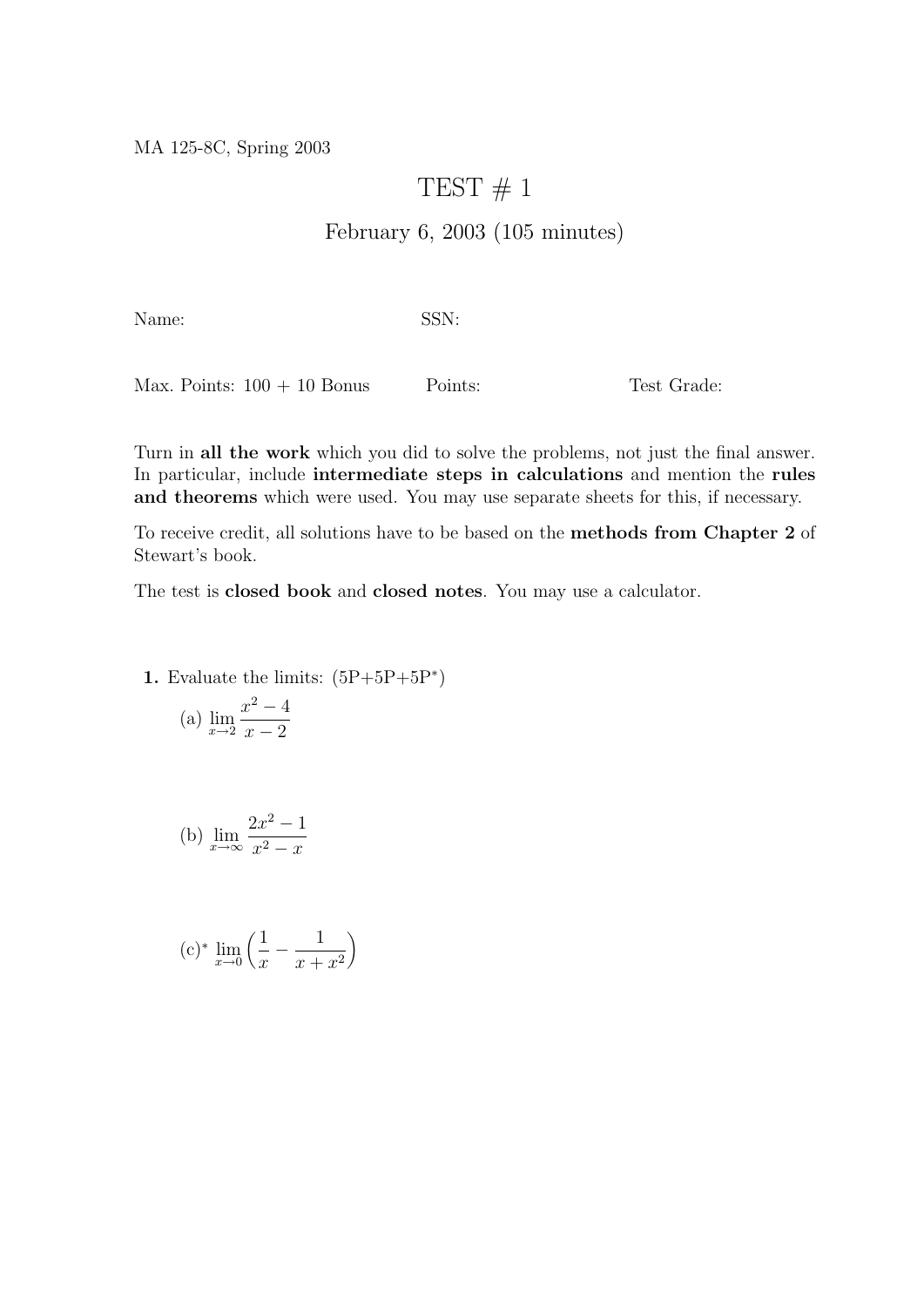- 2. Provide a possible graph of a function  $y = f(x)$  with the following properties (15P):
	- (i)  $\lim_{x \to 1^+} f(x) = \infty$ ,  $\lim_{x \to 1^-} f(x) = -\infty$
	- (ii)  $\lim_{x \to \infty} f(x) = 2$ ,  $\lim_{x \to -\infty} f(x) = 0$
	- (iii)  $f$  is continuous at 2, but not differentiable at 2.

**3.** Show that the equation  $x^5 + x^2 = 1$  has a solution x between 0 and 1. Justify your answer by quoting the theorem which was used. (10P)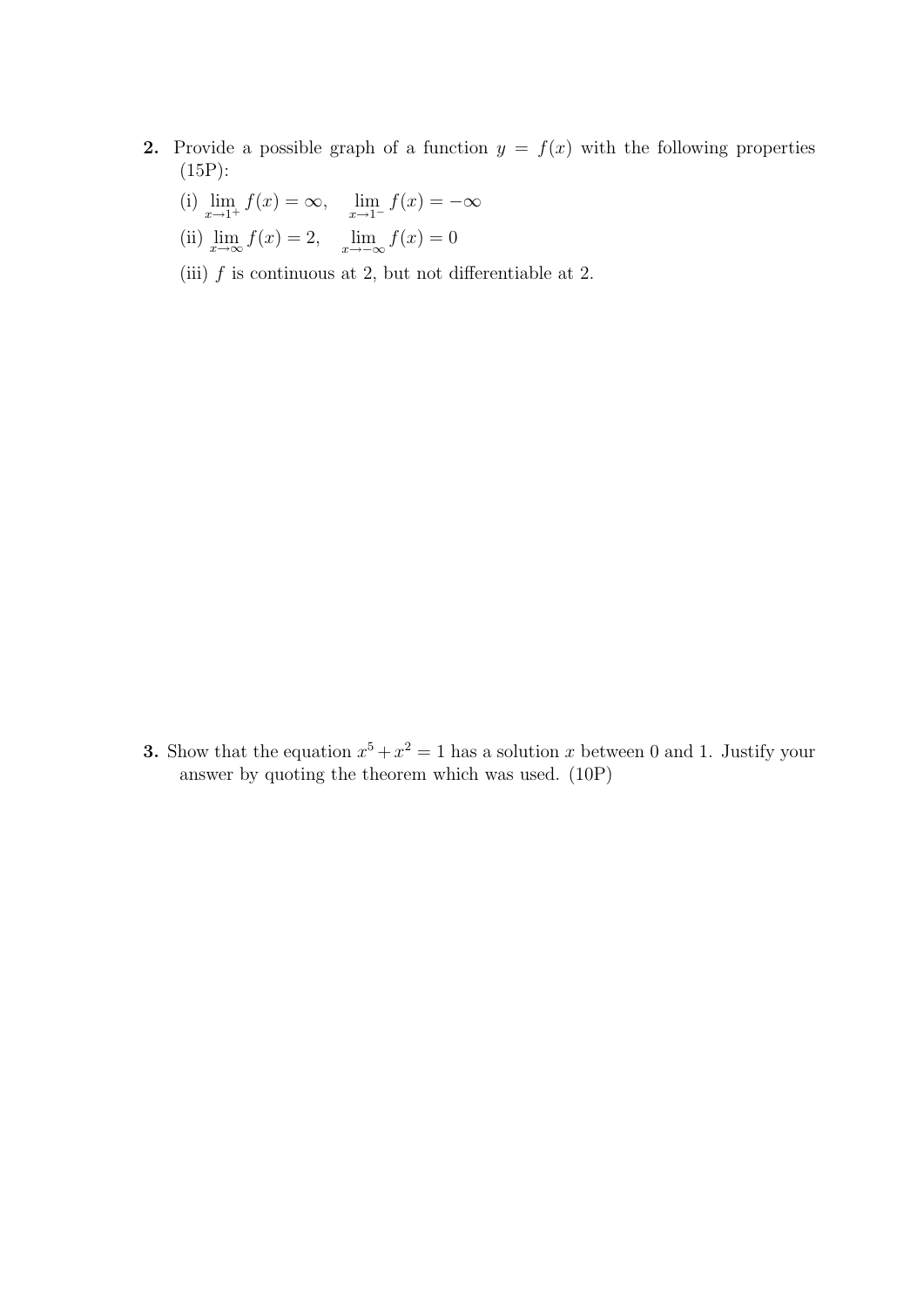4. Consider the function  $f(x) = \frac{1}{x-1}$ . (a) Find  $f'(x)$  by using the definition of derivative. (10P)

(b) Find an equation for the tangent to the graph of  $y = \frac{1}{x}$  $\frac{1}{x-1}$  at the point  $(0, -1)$ .  $(10P)$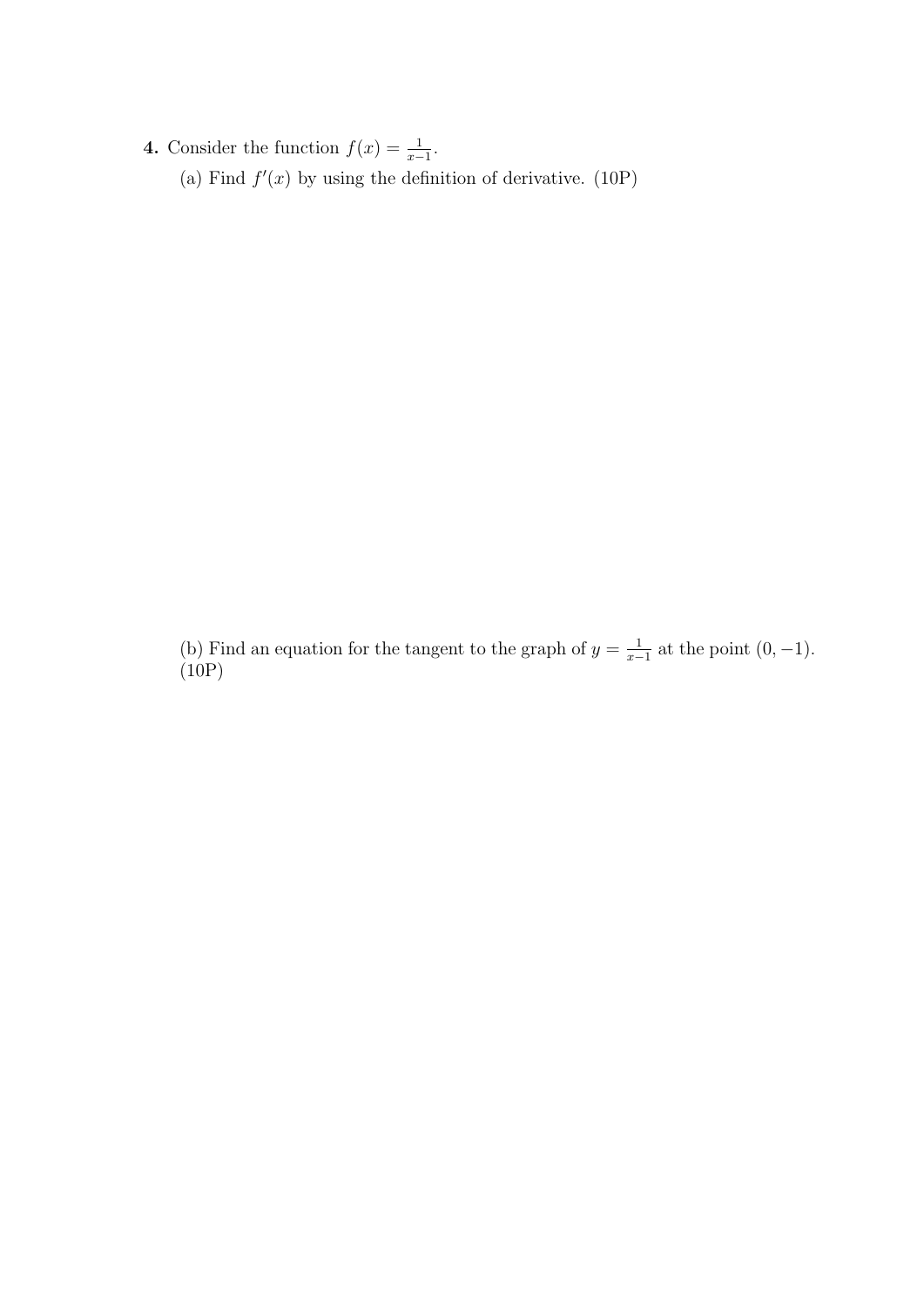- 5. If a ball is thrown up vertically with an initial velocity of 10 meters per second, then after  $t$  seconds its height in meters above ground is given by the formula  $s(t) = 10t - 4.9t^2$ .
	- (a) Find the velocity and the acceleration of the ball at time  $t$ . (10P)

(b) At what time does the ball have velocity 8 m/s? (5P)

<sup>(</sup>c) At what time does the ball reach its maximal height, before starting to fall back to the ground? What is the maximal height? (5P<sup>∗</sup> ).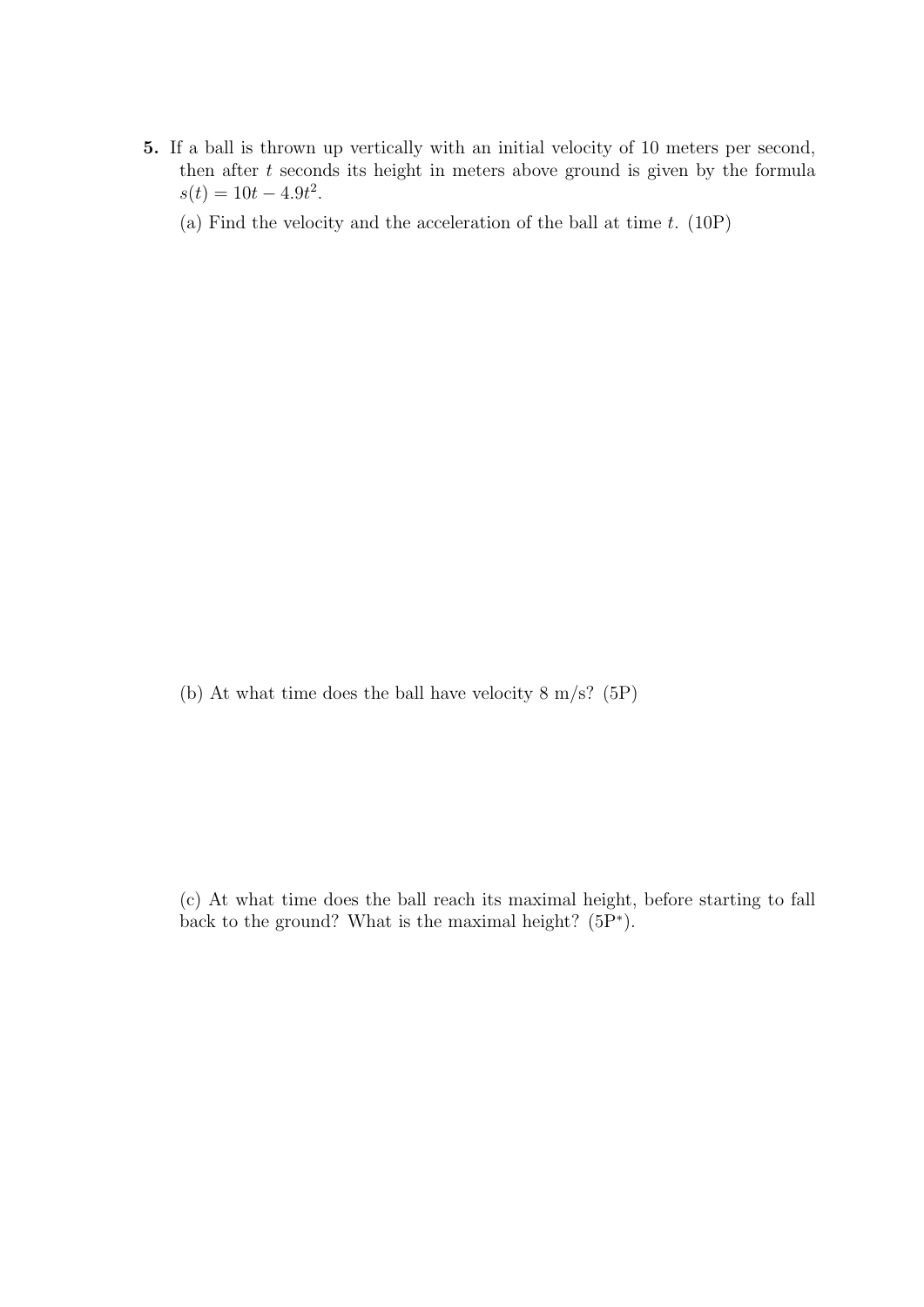**6.** For a function  $f$  the graph of its derivative  $f'$  is given below:

(a) Sketch the graph of the second derivative  $f''(10P)$ .